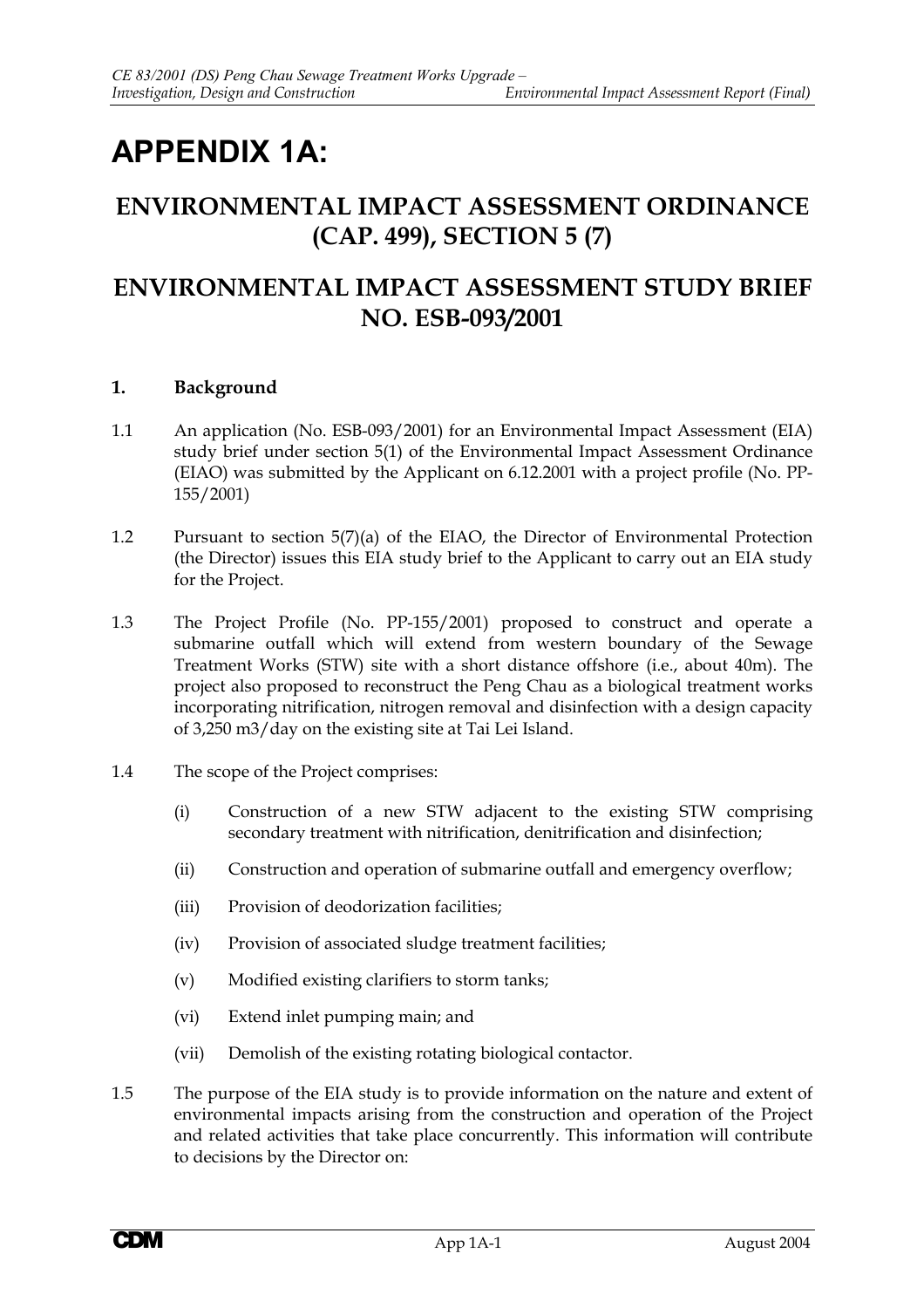- (i) the overall acceptability of any adverse environmental consequences that are likely to arise as a result of the Project;
- (ii) the conditions and requirements for the detailed design, construction and operation of the Project to mitigate against adverse environmental consequences wherever practicable; and
- (iii) the acceptability of residual impacts after the proposed mitigation measures are implemented.

# **2. Objectives of the EIA Study**

- 2.1 The objectives of the EIA study are as follows:
	- (i) to describe the Project and associated works together with the requirements for carrying out the Project;
	- (ii) to consider alternative including the location of the submarine outfall and emergency overflow as detailed in Section 3.3 below, with a view to avoiding and minimizing the potential environmental impacts including coral community; to compare the environmental benefits and dis-benefits of each of the different options; to provide reasons for selecting the preferred option(s) and to describe the part of environmental factors played in the selection;
	- (iii) to identify and describe elements of community and environment likely to be affected by the Project and/or likely to cause adverse impacts to the Project, including natural and man-made environment and the associated environmental constraints;
	- (iv) to identify and quantify emission sources and determine the significance of impacts on sensitive receivers and potential affected uses;
	- (v) to identify and quantify any potential impacts from point and non-point pollution sources on the identified water systems and sensitive receivers during the construction and operation stages;
	- (vi) to identify and quantify any potential impact to marine ecology, including the coral community, and to propose measures to mitigate these impacts;
	- (vii) to propose the provision of mitigation measures so as to minimize pollution, environmental disturbance and nuisance during construction and operation of the Project;
	- (viii) to investigate the feasibility, effectiveness and implications of the proposed mitigation measures;
	- (ix) to identify, predict and evaluate the residual environmental impacts (i.e. after practicable mitigation) and the cumulative effects expected to arise during the construction and operation phases of the Project in relation to the sensitive receivers and potential affected uses;
	- (x) to identify, assess and specify methods, measures and standards, to be included in the detailed design, construction and operation of the Project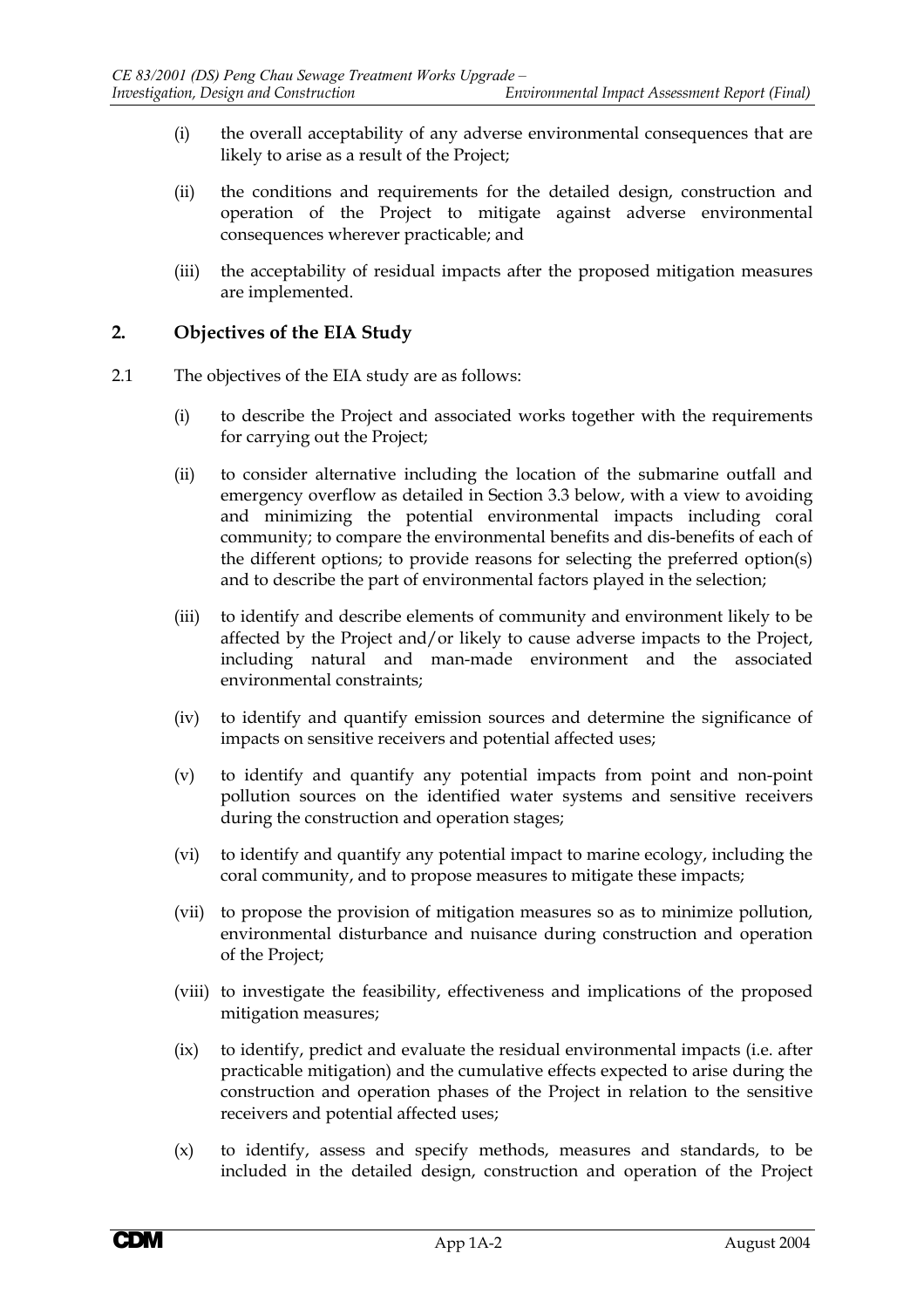which are necessary to mitigate the identified environmental impacts and cumulative effects and reduce them to acceptable levels;

- (xi) to investigate the extent of the secondary environmental impacts that may arise from the proposed mitigation measures and to identify constraints associated with the mitigation measures recommended in the EIA study, as well as the provision of any necessary modification; and
- (xii) to design and specify environmental monitoring and audit requirements to ensure the effective implementation of the recommended environmental protection and pollution control measures;

# **3. Detailed Requirements of the EIA Study**

3.1 The purpose of this study brief is to scope the key issues of the EIA study. The Applicant has to demonstrate in the EIA report that the criteria in the relevant sections of the Technical Memorandum on the Environmental Impact Assessment Process of the Environmental Impact Assessment Ordinance (hereinafter referred to as "the TM") are fully complied with.

### **3.2 The Scope**

- 3.2.1 The scope of this EIA study covers the project mentioned in section 1.3 and 1.4 above. The EIA study shall address the likely key issues described below, together with any other key issues identified during the course of the study:
	- (i) the potential water quality impact and ecological impact, in particular the coral community at the coast of Tai Lei Island during construction of submarine outfall and upgrading of the STW.
	- (ii) the potential water quality impact and ecological impact, in particular the coral community at the coast of Tai Lei Island due to the outfall discharges; the discharge of untreated or partially treated sewage during emergency arising from the operation of the STW;
	- (iii) the potential odour and noise impacts associated with the construction, operation and demolition works of the sewage treatment work to the sensitive receivers;
	- (iv) the marine archaeological value of the area that have a potential to be affected by the project.

#### **3.3 Consideration of Alternative Locations**

#### 3.3.1 Consideration of Alternative Locations

The Applicant shall consider alternative locations of submarine outfall and emergency overflow such as locating them to the south of the site, with an aim to avoid potential water quality impact and impact to coral communities at the coast of Tei Lei Island from the proposed project. Having regard to the cumulative effects of the construction period and the severity of the construction impacts to the affected sensitive receivers, the EIA study shall also explore alternative sequences of works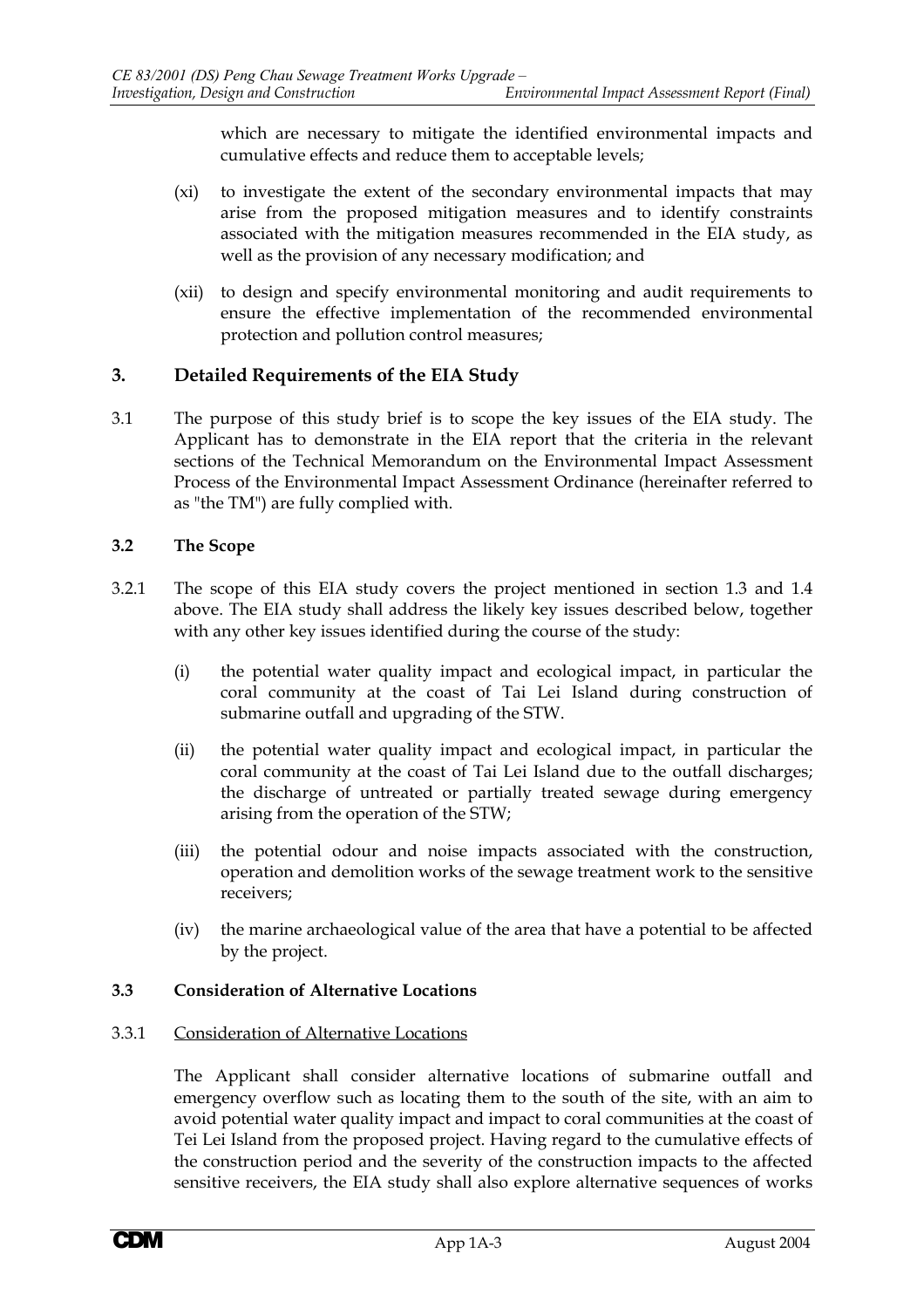for the proposed project, with a view to avoiding prolonged adverse environmental impacts to the maximum practicable extent. The Applicant shall also compare the environmental impacts, environmental benefits and dis-benefits of each of possible options, and provide reasons for selecting the final preferred option including the environmental factors considered in the selection.

### 3.3.2 Selection of Preferred Scenario

Taking into consideration of the findings in Sections 3.3.1 above, the Applicant shall recommend with justifications the adoption of the preferred sewage treatment configuration, location of submarine outfall and emergency overflow that will avoid or minimize adverse environmental effects arising from the Project, in particular the impacts water quality in the vicinity and ecology particular to the coral community in the vicinity of the area.

### **3.4 Technical Requirements**

The Applicant shall conduct the EIA study to address all environmental aspects of the activities as described in the scope as set out above. The EIA study shall include the following technical requirements on specific impacts.

### 3.4.1 Air Quality Impact

- 3.4.1.1 The Applicant shall follow the criteria and guidelines for evaluating and assessing air quality impact as stated in section 1 of Annex 4 and Annex 12 of the TM respectively. The assessment shall be based on the best available information at the time of the assessment.
- 3.4.1.2 The assessment area for the air quality impact assessment shall generally be defined by a distance of 500 m from the boundary of the project work sites, yet it may be extended depending on the circumstances and the scale of the Project.
- 3.4.1.3 The Applicant shall assess the air pollutant concentrations with reference to relevant sections of the Guidelines for Local-Scale Air Quality Assessment Using Models issued by the Modelling Section, Air Policy Group, Environmental Protection Department, HKSAR dated March, 2000 or other methodology as agreed by the Director.
- 3.4.1.4 The air quality impact assessment shall include the followings:

#### *Background and Analysis of Activities*

- (i) Provide background information relating to air quality issues relevant to the project, e.g. description of the types of activities during operation stage of the project such as emission of odour from the proposed Sewage Treatment Works (STW).
- (ii) Give an account, where appropriate, of the consideration/measures that had been taken into consideration in the planning of the project to abate the air pollution impact. That is, the Applicant should consider alternative modes of operation to minimize the operational air quality impact.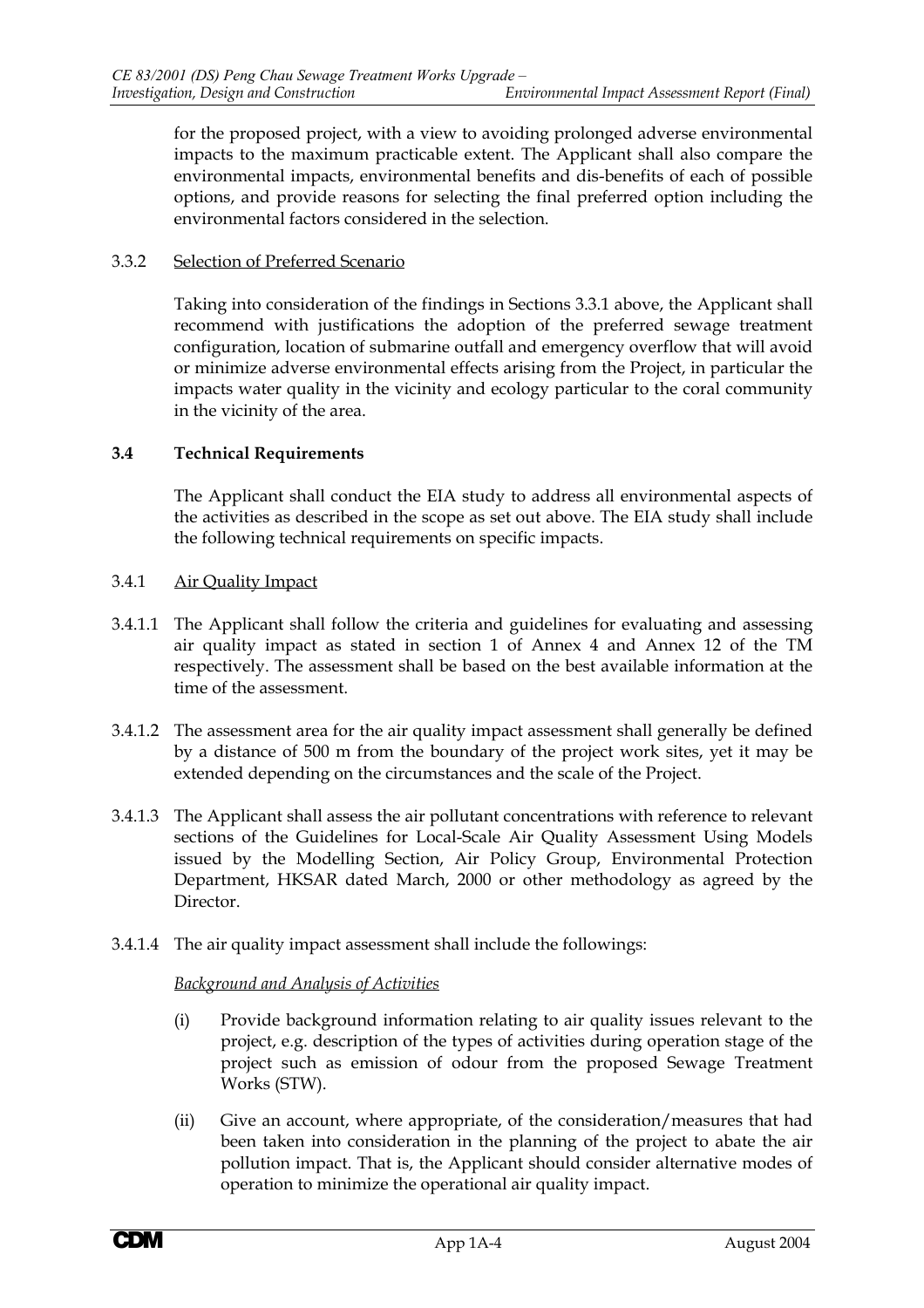(iii) Present the background air quality levels in the assessment area for the purpose of evaluating the cumulative operational air quality impacts.

#### *Identification of ASRs and Examination of Emission/Dispersion Characteristics*

- (i) Identify and describe representative existing and planned/committed air sensitive receivers (ASRs) that would likely be affected by the Project, including those earmarked on the relevant Outline Zoning Plans, Development Permission Area Plans, Outline Development Plans and Layout Plans. The Applicant shall select the assessment points of the identified ASRs such that they represent the worst impact point of these ASRs. A map showing the location and a description including the name of the buildings, their uses and height of the selected assessment points shall be given. The separation distances of these ASRs from the nearest emission sources should also be given.
- (ii) Provide an exhaustive list of air pollutant emission sources, including any nearby emission sources which are likely to have impact on the Project based on the analysis of the constructional and operational activities of the project in (i) above. Confirmation of the validity of the assumptions and the magnitude of the activities (e.g. volume of construction materials handled etc.) shall be obtained from the relevant government department/authorities and documented.

*Operational Air Quality Impact*

(i) The Applicant shall calculate the expected air pollutant concentrations including odour levels at the identified ASRs. Calculations for the expected impact shall be based on an assumed reasonably worst case scenario under normal operating conditions. The evaluation shall be based on the strength of the emission sources identified in (v) above. The Applicant shall follow (ix) to (xiii) below when carrying out the quantitative assessment.

# *Quantitative Assessment Methodology*

- (i) The Applicant shall apply the general principles enunciated in the modelling guidelines (paragraph 3.4.1.3 above) while making allowance for the specific characteristic of each project. This specific methodology must be documented in such level of details (preferably with tables and diagrams) to allow the readers of the assessment report to grasp how the model is set up to simulate the situation at hand without referring to the model input files. Details of the calculation of the emission rates of air pollutants for input to the modelling shall be presented in the report. The Applicant must ensure consistency between the text description and the model files at every stage of submission. In case of doubt, prior agreement between the Applicant and the Director on the specific modelling details is advised. Applicant is advised to obtain prior agreement of the general methodology from the Director before commencement of the assessments.
- (ii) The Applicant shall, based on the nature of the activities analyzed in (v) above, identify the key/representative air pollutant parameters (types of pollutants and the averaging time concentration) to be evaluated and provide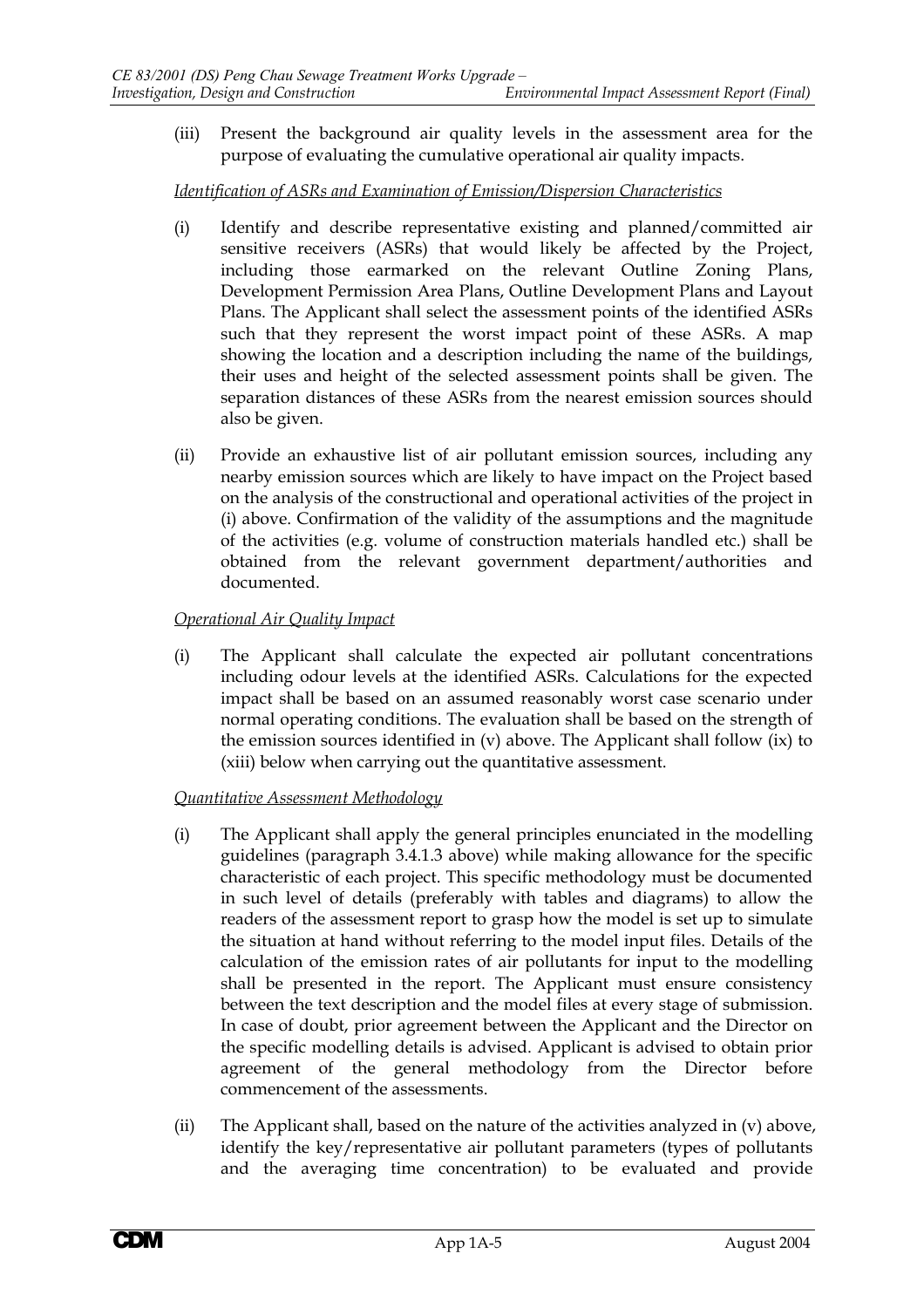explanation for choosing these parameters for the assessment of the impact of the project.

(iii) The Applicant shall calculate the cumulative air quality impact at the identified ASRs and compare these results against the criteria set out in section 1 of Annex 4 in the TM. The predicted air quality impacts (both unmitigated and mitigated) shall be presented in the form of summary table and pollution contours, for comparison with relevant air quality standards and examination of the land use implications of these impacts. Plans of suitable scale should be used for presentation of pollution contour for determining buffer distances required.

#### *Mitigating Measures for Non-compliance*

(i) The Applicant shall propose remedies and mitigating measures where the predicted air quality impact exceeds the criteria set in section 1 of Annex 4 in the TM. These measures and any constraints on future land use planning shall be agreed with the relevant government departments/authorities and documented. The Applicant shall demonstrate quantitatively that the resultant impacts after incorporation of the proposed mitigating measures will comply the criteria stipulated in section 1 of Annex 4 in the TM.

#### *Submission of Model Files*

(i) All input and output file(s) of the model run(s) shall be submitted to the Director in electronic format.

#### 3.4.2 Noise Impact

- 3.4.2.1 The Applicant shall follow the criteria and guidelines for evaluating and assessing noise impact as stated in Annexes 5 and 13 of the TM respectively.
- 3.4.2.2 The noise impact assessment shall include the followings:
	- (i) Determination of Assessment Area

The noise impact assessment shall include all areas within 300m from the project boundary. Subject to the agreement of the Director, the assessment area could be reduced accordingly if the first layer of noise sensitive receivers, closer than 300m from the project boundary, provides acoustic shielding to those receivers located further away.

(ii) Provision of Background Information

The Applicant shall provide all background information relevant to the project including relevant previous and current studies. Unless involved in the planning standards, no existing noise levels are particularly required.

- (iii) Identification of Noise Sensitive Receivers
	- (a) The Applicant shall refer to Annex 13 of the TM when identifying the noise sensitive receivers (NSRs). The NSRs shall include all existing ones and all planned or committed noise sensitive developments and uses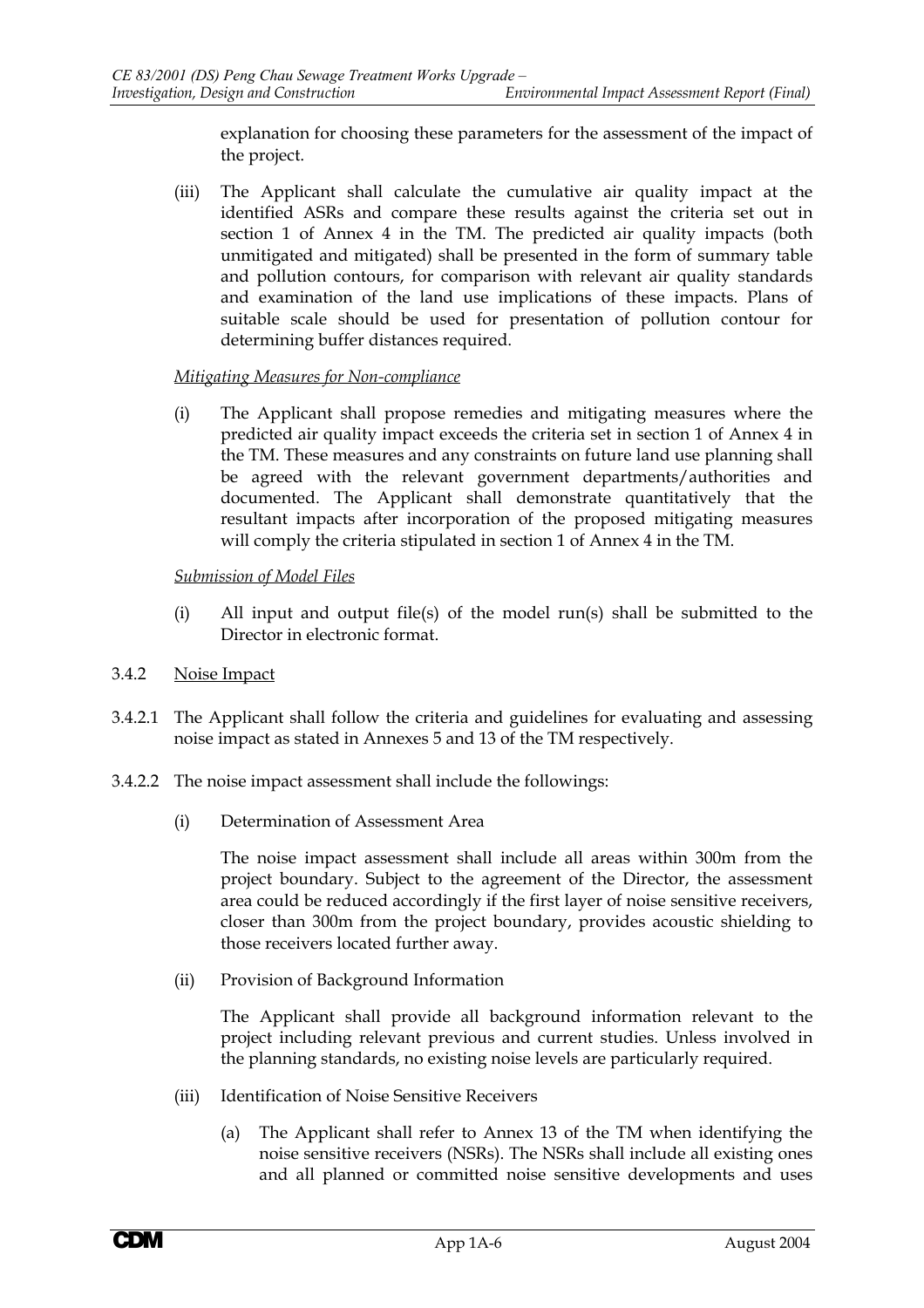earmarked on the relevant Outline Zoning Plans, Outline Development Plans and Layout Plans.

- (b) The Applicant shall select assessment points to represent all identified NSRs for carrying out quantitative noise assessment described below. The assessment points shall be agreed with the Director prior to the quantitative noise assessment. A map showing the location and description including name of building, use, and floors of each and every selected assessment point shall be given.
- (iv) Provision of an Emission Inventory of the Noise Sources

The Applicant shall provide an inventory of noise sources including construction equipment for construction and demolition noise assessment and fixed plant equipment for operational noise assessment. Confirmation of the validity of the inventory shall be obtained from the relevant government departments/authorities.

- (v) Construction / Demolishing Noise Assessment
	- (a) The Applicant shall carry out assessment of noise impact from construction (excluding percussive piling) of the project during day time, i.e. 7 a.m. to 7 p.m., on weekdays other than general holidays in accordance with the methodology stipulated in paragraphs 5.3. and 5.4 of Annex 13 of the TM. The criteria in Table 1B of Annex 5 of the TM shall be adopted in the assessment.
	- (b) To minimize the construction noise impact, alternative construction methods to replace percussive piling shall be proposed as far as practicable.
	- (c) If the unmitigated construction noise levels are found to exceed the relevant criteria, the Applicant shall propose practicable direct mitigation measures (including movable barriers, enclosures, quieter alternative methods, re-scheduling and restricting hours of operation of noisy task(s) to minimize the impact. If the mitigated noise levels still exceed the relevant criteria, the duration of the noise exceedance shall be given.
	- (d) In case the Applicant would like to evaluate whether construction works in restricted hours as defined under the Noise Control Ordinance (NCO) are feasible or not in the context of programming construction works, reference should be made to the relevant technical memoranda issued under the NCO. Regardless of the results of construction noise impact assessment for restricted hours, the Noise Control Authority will consider a well-justified Construction Noise Permit (CNP) application, once filed, based on the NCO, the relevant technical memoranda issued under the NCO, and the contemporary condition/situations of adjoining land uses and any previous complaints against construction activities at the site before making his decision in granting a CNP. This aspect should be explicitly stated in the noise chapter and the conclusions and recommendations chapter in the EIA report.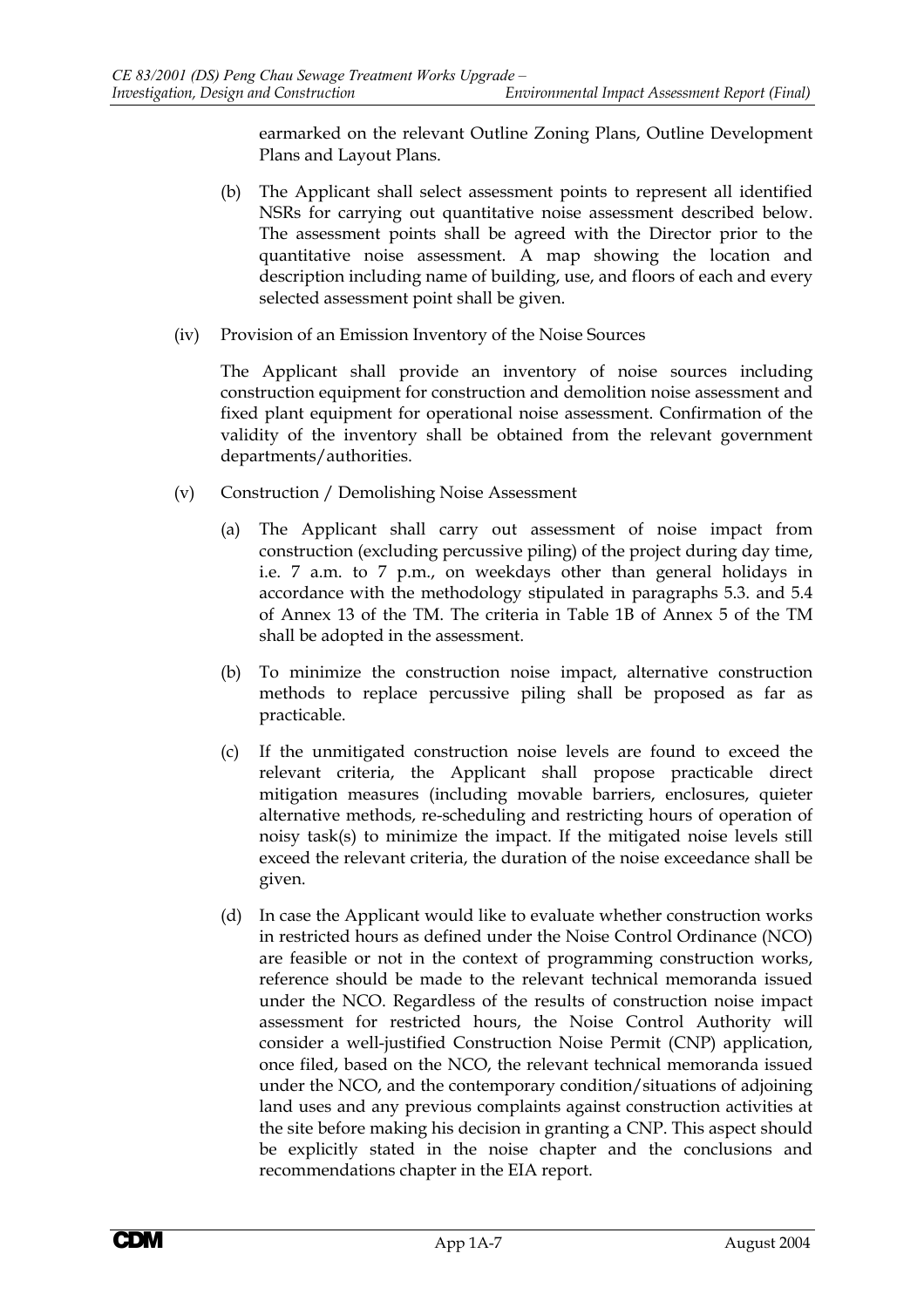# (vi) Operational Noise

- (a) The Applicant shall analyze the scope of the proposed system to identify noise sources for the purpose of noise impact assessment.
- (b) The Applicant shall calculate the expected noise using standard acoustic principles. Calculations for the expected noise shall be based on assumed plant inventories and utilization schedule for the worst case scenario. The Applicant shall calculate the noise levels taking into account of correction of tonality, impulsiveness and intermittency in accordance with the Technical Memorandum for the Assessment of Noise from Places other than Domestic Premises, Public Places or Construction Sites.
- (c) The Applicant shall present the existing and future noise levels in Leq (30 mins) at the NSRs at various representative floor levels (in mPD) on tables and plans of suitable scales. Quantitative assessment at the NSRs for proposed fixed noise source(s) shall be carried out and compared against the criteria set out in Table 1A of Annex 5 of the TM.
- (d) Proposals for Noise Mitigation Measures

The Applicant shall propose direct technical remedies in all situations where the predicted noise level exceeds the criteria set out in Table 1A of Annex 5 of the TM to protect the affected NSRs. Specific reasons for not adopting certain direct technical remedies in the design to reduce the noise to a level meeting the criteria in the TM or to maximize the protection for the NSRs should be clearly quantified and laid down. The total number of dwellings and other noise sensitive element that will be benefited by the provision of direct technical remedies should be provided.

The total number of dwellings and other noise sensitive elements that will still be exposed to noise above the criteria with the implementation of all recommended direct technical remedies shall be quantified.

In case where a number of the NSRs cannot all be protected by the recommended direct technical remedies, the Applicant shall consider alternatives to reduce the impacts.

(vii) Assessment of Side Effects and Constraints

The Applicant shall identify, assess and propose means to minimize any side effects and to resolve any potential constraints arising from the inclusion of any recommended direct technical remedies.

# 3.4.3 Water Quality Impact

- 3.4.3.1 The Applicant shall follow the criteria and guidelines for evaluation and assessing water pollution as stated in Annexes 6 and 14 of the TM respectively
- 3.4.3.2 The assessment area for this water quality assessment shall cover all water bodies and sensitive receivers with the radius of 1 km from the project site as shown in figure 2.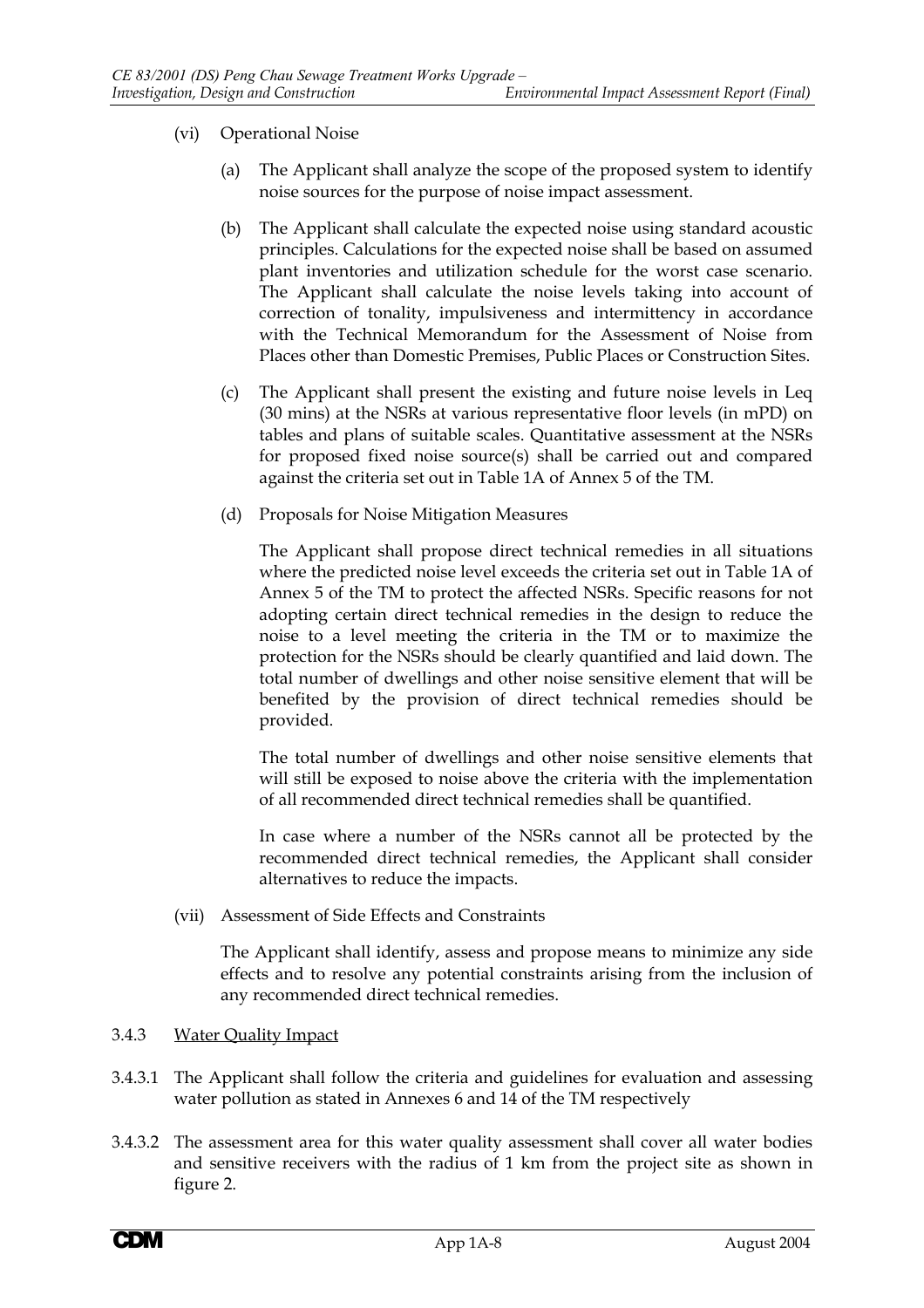- 3.4.3.3 The Applicant shall identify and analyze all physical disruptions of marine water system arising from the construction and operation of the proposed project.
- 3.4.3.4 The Applicant shall include in the water quality impact assessment of the following major tasks:
	- (i) Collect and review relevant background information on the existing and planned water system(s).
	- (ii) Characterise water and sediment quality based on existing information collected during the last 5 years or the more recent information collected from appropriate site surveys/tests.
	- (iii) Identify and analyse existing, planned/committed activities and beneficial uses related to the water system and identify all water sensitive receivers. The Applicant shall refer to those development and uses earmarked on the relevant OZPs, ODPs and Layout Plan.
	- (iv) Identify the pertinent water quality objectives and establish appropriate water quality criteria or standards for the water system(s) and all the sensitive receivers.
	- (v) Evaluate the possible impacts arising from the construction (including dredging and filling works), demolition and operation phases, including sewage discharge, on nearby water bodies and sensitive receivers, including corals.
	- (vi) Review and recommend the best alignment option of the submarine outfall to avoid important coral habitats identified in the ecological survey.
	- (vii) Identify, analyse all existing and future water and sediment pollution sources, including discharges from the submarine outfall and emergency discharges. Field investigation and laboratory tests shall be conducted as appropriate. Establishment and provision of an emission inventory on the quantities and characteristics of all these pollution sources.

*Impact Assessment*

- (viii) Predict and quantify, by initial dilution mathematical models or other similar technique approved by the Director, the near-field impacts on the water system and the sensitive receivers, due to the discharges from the submarine outfall and emergency discharges during operation. Possible impacts include changes in water quality and the effects on the marine ecology due to such changes. All modelling input data and results shall be submitted in digital media to the Director.
- (ix) Quantitative sedimentation impact assessments via simple mathematical modelling and or desktop calculations shall be required if some important coral communities and/or sensitive ecological habitats are found within the assessment areas.
- (x) Dredging and Dumping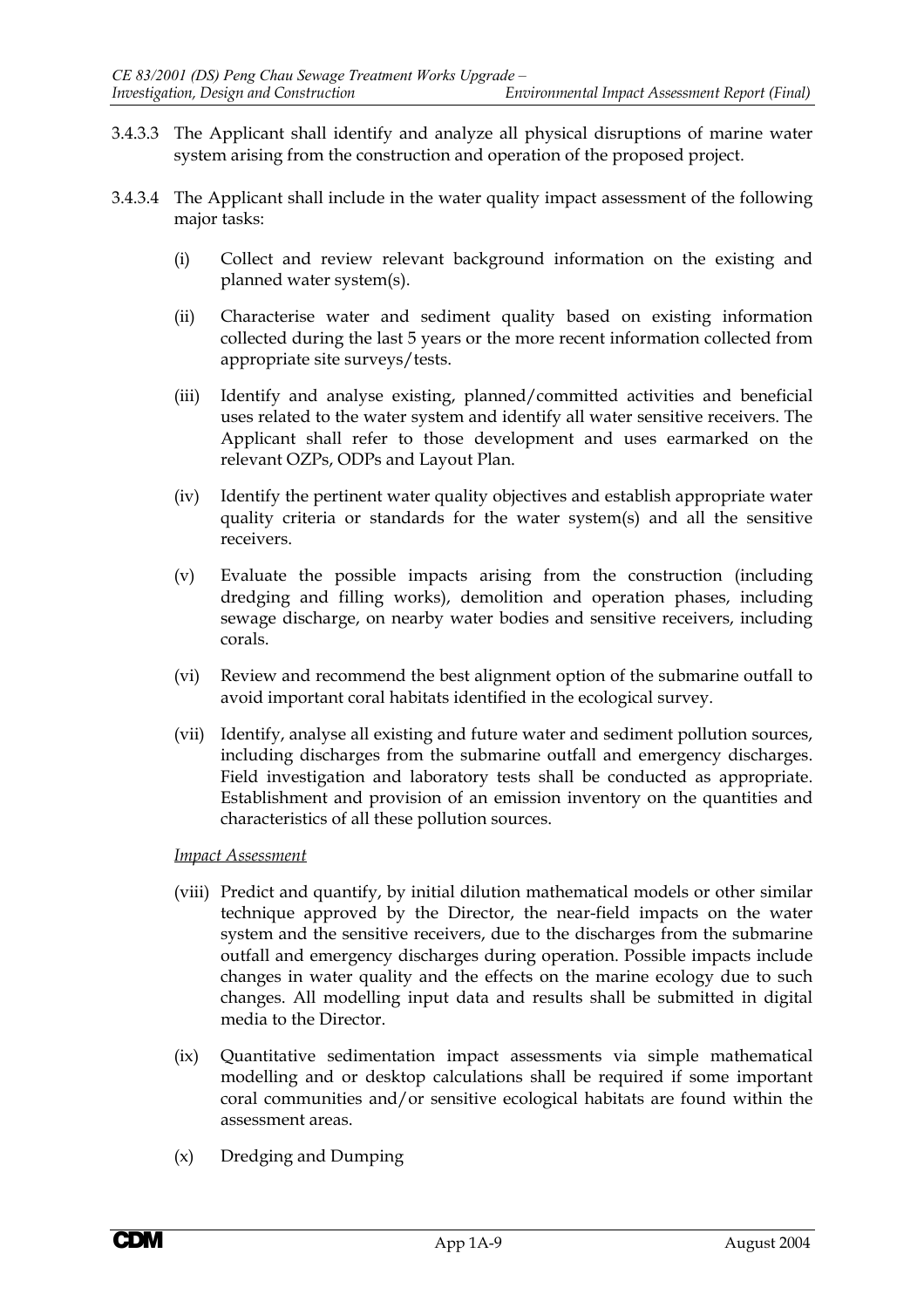- (a) To identify all dredging, transportation and disposal activities and requirements and to estimate the quantities of sediments which require different types of disposal. Potential dumping ground to be involved shall also be identified. Any seriously contaminated sediment which requires special treatment and/or disposal arrangement in accordance with WBTC No. 3/2000 shall be identified by both chemical and biological tests. If the presence of such sediment is confirmed, the Applicant shall identify the most appropriate treatment and/or disposal arrangement and demonstrate its feasibility.
- (b) To identify and evaluate the best practicable dredging methods to minimise dredging and dumping requirements and demand for fill sources based on the criterion that existing marine mud shall be left in place and not to be disturbed as far as possible.
- (c) To evaluate and recommend the most suitable mud dredging and disposal methods and mitigation measures to minimise WQ impacts.
- (xi) Predict and quantify the cumulative impacts due to other construction activities within a radius of 2 km around the project including Peng Chau helipad, etc.
- (xii) Propose effective and upgrading of provision, water pollution prevention and mitigation measures to be implemented during the construction, demolition and operation stages so as to reduce the water quality impacts to within acceptable levels of standards. Requirements to be incorporated in the project contract document shall also be proposed.
- (xiii) Different configurations to reduce the possibility of emergency discharges of untreated or partially treated sewage shall be investigated and proposed as appropriate.
- (xiv) Evaluate and quantify of residual impacts on the water system(s) and the sensitive receivers with regard to the appropriate water quality criteria, standards or guidelines.
- 3.4.4 Waste Management Implications
- 3.4.4.1 The Applicant shall follow the criteria and guidelines for evaluating and assessing waste management implications as stated in Annexes 7 and 15 of the TM, respectively.
- 3.4.4.2 The assessment of waste management implications shall cover the following:
	- (i) Analysis of Activities and Waste Generation

The Applicant shall identify the quantity, quality and timing of the waste arising, as a result of the construction, demolition and operation activities, based on the sequence and duration of these activities.

(ii) Proposal for Waste Management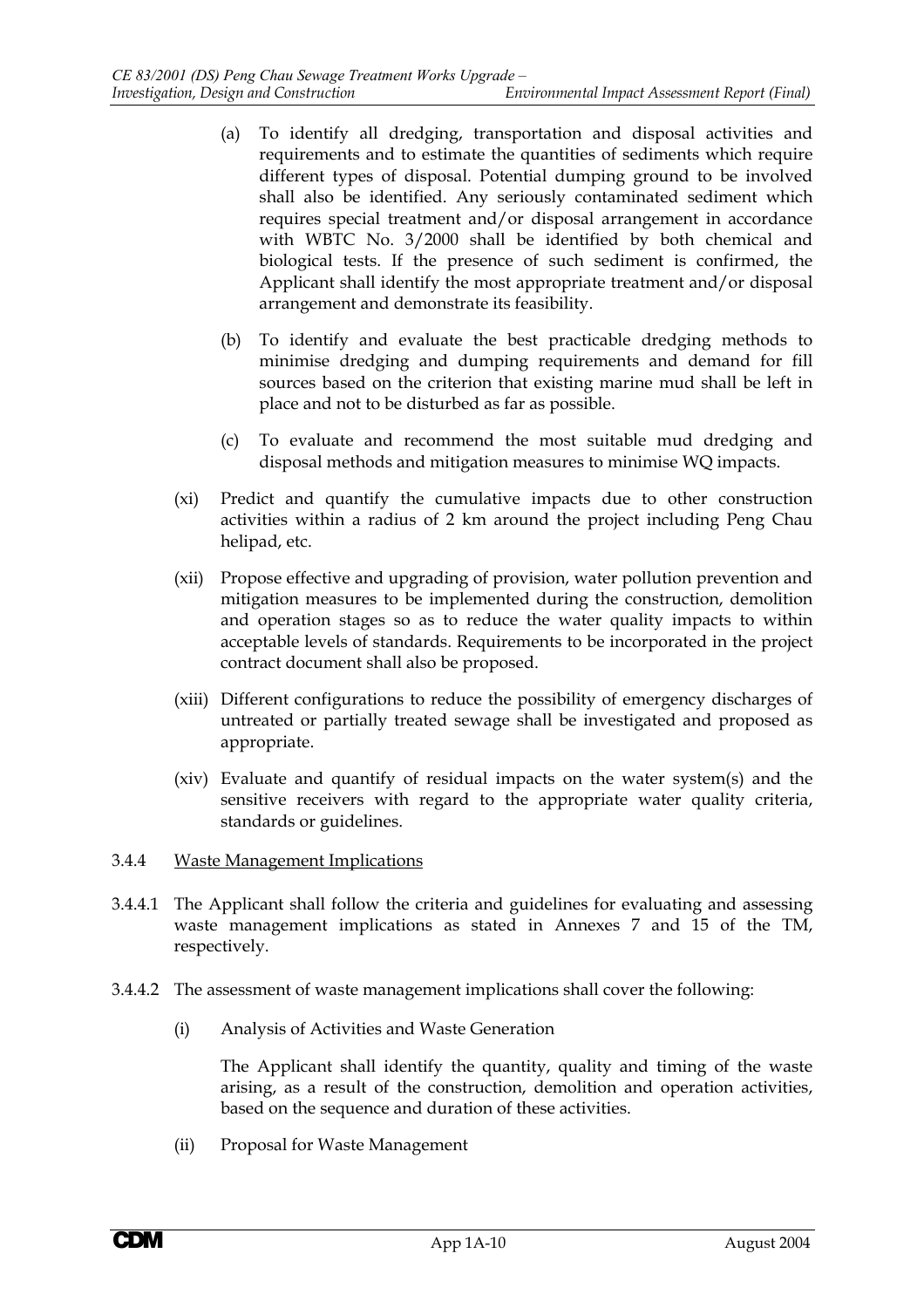- (a) Prior to considering the disposal options for various types of wastes, in particular the sludge arising from the operation of the Sewage Treatment Works opportunities for reducing waste generation and on-site or off-site re-use shall be fully evaluated.
- (b) Having taken into account all the opportunities for reducing waste generation and maximizing re-use, the types and quantities of the wastes required to be disposed of as a consequence shall be estimated and the disposal options for each type of waste described in details. The disposal method recommended for each type of wastes shall take into account the result of the assessment set out in (c) below.
- (c) The impact caused by handling, collection, and disposal of wastes shall be addressed in detail and appropriate mitigation measures proposed.
- 3.4.5 Ecological Impact (Marine)
- 3.4.5.1 The Applicant shall follow the criteria and guideline for evaluating and assessing ecological impact as stated in Annexes 8 and 16 of the TM respectively.
- 3.4.5.2 The assessment area for the marine ecological impact assessment shall be the same as the assessment area for the Water Quality Impact Assessment, or area likely to be impacted by the project. The aim shall be to protect, maintain or rehabilitate the natural environment. The assessment shall identify and quantify as far as possible the potential ecological impacts associated with the project, including the potential impacts to the sensitive ecological habitats around the waters of Tai Lei Island.
- 3.4.5.3 Impacts on Corals
	- (i) the assessment of impacts on corals shall include the following tasks:
		- (a) review and incorporate the findings of relevant previous studies/surveys, including those specific to the coral communities documented within the assessment area and collate all the available information regarding the ecological characters of the assessment area;
		- (b) evaluate the information collected and identify information gap relating to the assessment of potential impacts on corals;
		- (c) carry out necessary ecological field surveys, including underwater dive surveys and investigations to verify the information collected, fill the information gaps identified and fulfill the objectives of the EIA study;
		- (d) using suitable methodology, e.g. Rapid Ecological Assessment, identify and quantify as far as possible the seabed substrate type, species composition and cover of the hard and soft coral assemblages and the associated epibenthic fauna and flora of the survey sites. Representative photographs and/or video footage shall be taken and used for description, identification, validation and reporting purposes. Based on the results of the underwater surveys, assess and evaluate using welldefined criteria the ecological significance of the survey sites;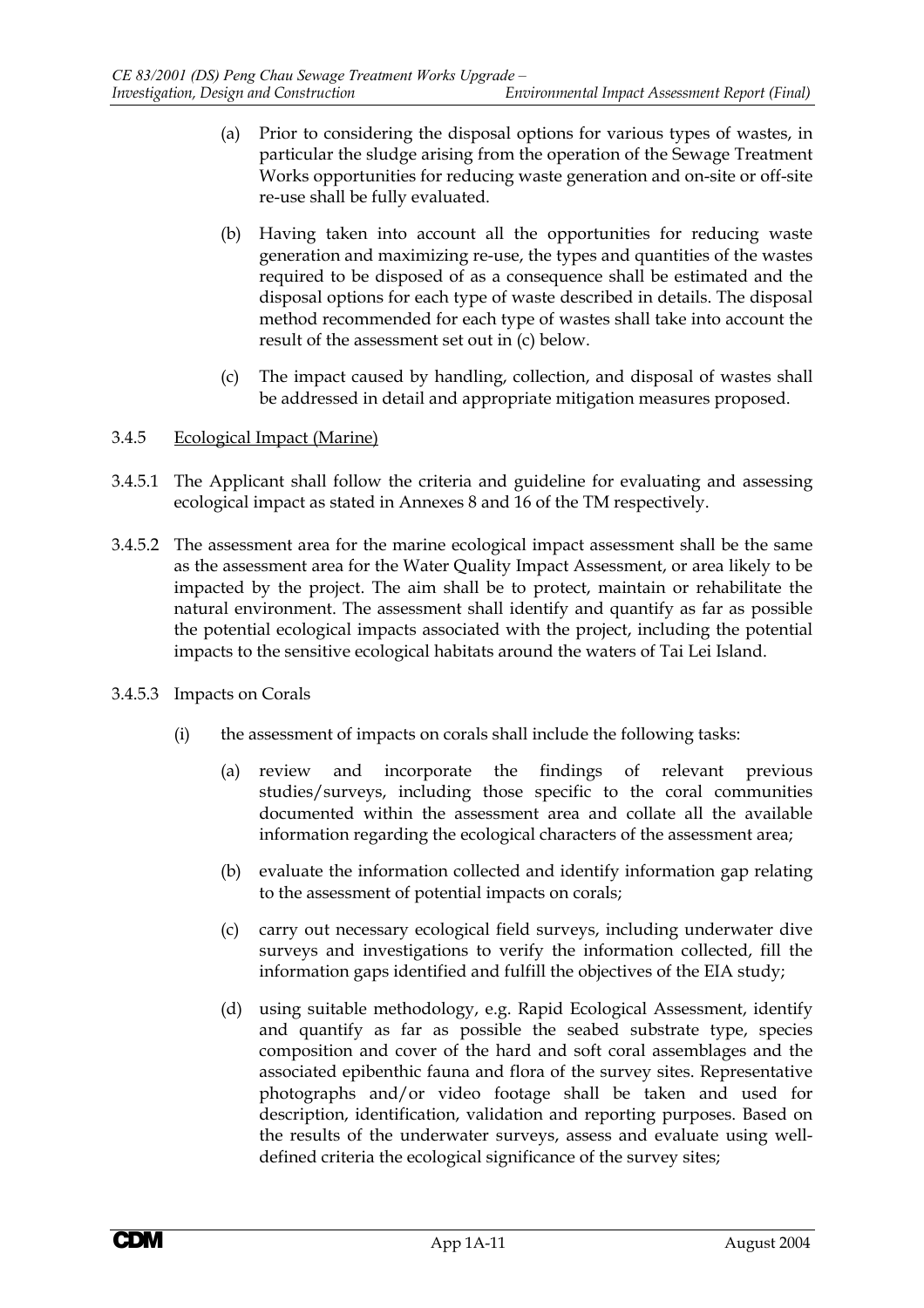- (e) present all relevant survey findings including previous surveys conducted in relevant studies together with surveys carried out under this study;
- (f) assess ecological impacts on corals, both during the construction and operational phase, including dredging operation, wastewater discharge and waste disposal. The assessment shall include detailed prediction and evaluation on the change in water quality, in particular suspended solids, and the extent of sediment plume dispersion during the construction phase. The difference in discharge volume and sewage quality as result of the commissioning of the Project (including the emergency conditions) should be taken into account, in particular change of salinity, turbidity, temperature and sedimentation, etc.. The significance and acceptability of the predicted impacts shall be evaluated using well-defined criteria;
- (g) assess the cumulative impacts of any nearby development on the corals;
- (h) identify precautionary and appropriate mitigation measures for protection of corals in the assessment area. Impacts on coral communities around Tai Lei Island should be avoided. Alternative outfall location, alignment, design, and construction method that would avoid or reduce the impacts shall be considered;
- (i) review the need for and recommend appropriate coral monitoring programme. Consideration should be given to monitoring of coral communities identified as vulnerable to direct and indirect adverse impacts. Use of a quantitative survey methodology, e.g. underwater quantitative video transect technique with random or fixed placement of transects, should be considered.
- 3.4.5.4 The assessment shall include the following:
	- (i) review the findings of relevant studies and collate all the available information regarding the ecological characters;
	- (ii) evaluate the information collected and identify any information gap relating to the assessment of potential ecological impacts to the aquatic environment;
	- (iii) carry out necessary field surveys, the duration of which shall be at least 4 months, and investigations to verify the information collected in (ii), fill the information gaps identified and fulfill the objectives of the EIA study;
	- (iv) establish the general ecological profile and describe the characteristics of each habitat found; major information to be provided shall include:
		- (a) description of the physical environment;
		- (b) habitat maps of suitable scale (1:1000 to 1:5000) showing the types and locations of habitats in the assessment area;
		- (c) ecological characteristics of each habitat type such as size, type, species present, dominant species found, species diversity and abundance,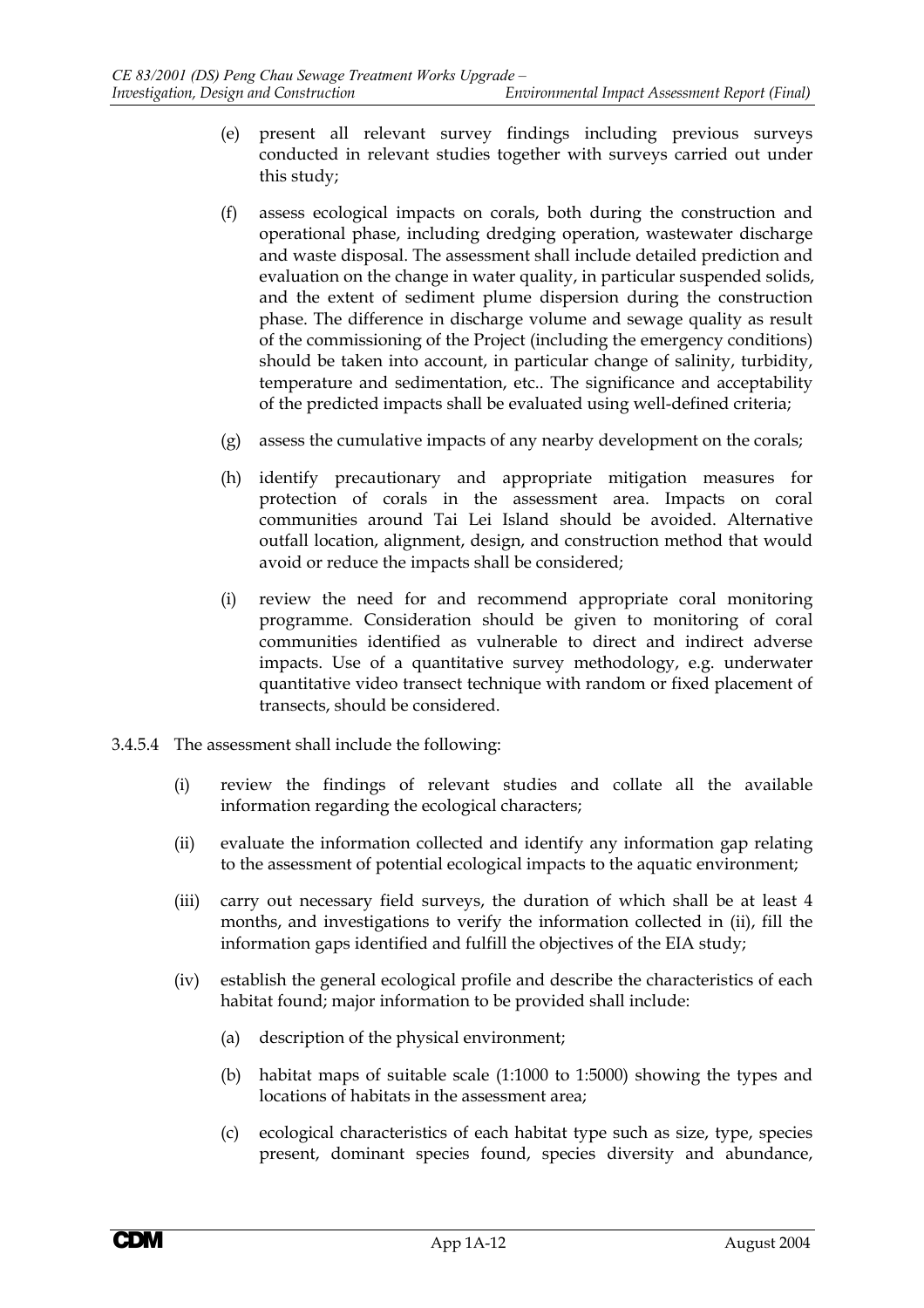community structure, seasonality and inter-dependence of the habitats and species, and presence of any features of ecological importance;

- (d) representative color photos of each habitat type and any important ecological features identified;
- (e) investigate and describe the existing wildlife uses of various habitats with special attention to those habitats with conservation interests;
- (f) species found that are rare, endangered and/or listed under local legislation, international conventions for conservation of wildlife/habitats or red data books;
- (v) describe all recognized sites of conservation importance in the assessment area and how these sites will be affected by the proposed development;
- (vi) using suitable methodology, identify and quantify as far as possible, any direct, indirect, on-site, off-site, primary, secondary and cumulative ecological impacts such as destruction of habitats, reduction of species abundance/diversity, loss of feeding and breeding grounds, reduction of ecological carrying capacity and habitat fragmentation; and in particular the following:
	- (a) impact of habitat disturbance associated with dredging works for the outfall construction;
	- (b) impact on marine organisms associated with the discharges at the outfall;
- (vii) evaluate the significance and acceptability of the ecological impacts identified using well-defined criteria.
- (viii) recommend all possible alternatives and practicable mitigation measures to avoid, minimize and/or compensate for the adverse ecological impacts identified;
- (ix) evaluate the feasibility and effectiveness of the recommended mitigation measures and define the scope, type, location, implementation arrangement, subsequent management and maintenance of such measures;
- (x) determine and quantify the residual ecological impacts after implementation of the proposed mitigation measures;
- (xi) evaluate the severity and acceptability of the residual ecological impacts using well-defined criteria; and
- (xii) review the need for and recommend any ecological monitoring programme.
- 3.4.6 Impact on Cultural Heritage
- 3.4.6.1 The Applicant shall follow the criteria and guidelines for evaluating and assessing the cultural heritage impacts as stated in Annexes 10 and 19 of the TM, respectively.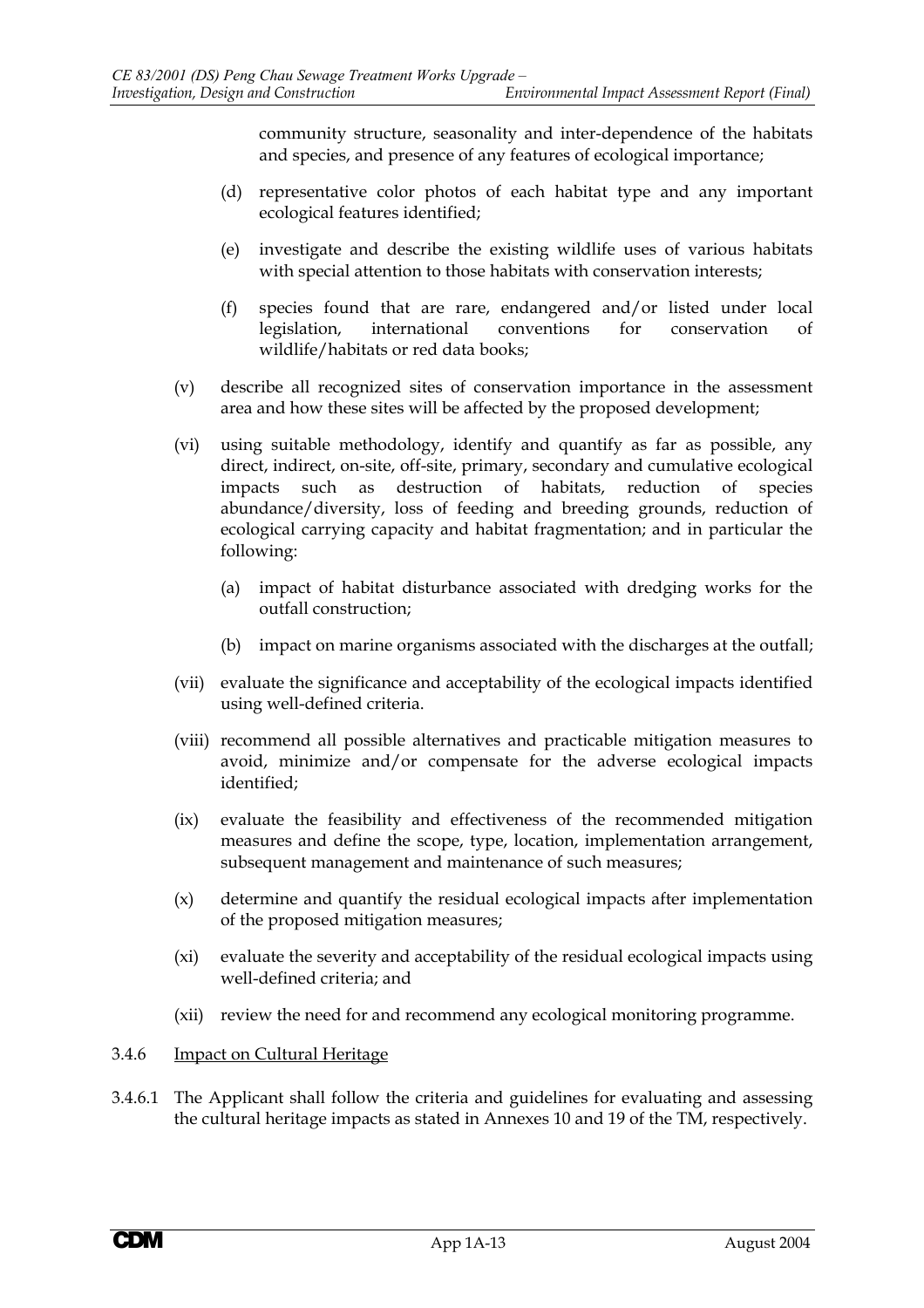3.4.6.2 The Applicant shall engage a qualified marine archaeologist to review available information to identify whether there is any possible existence of sites or objects of cultural heritage, for example shipwreck, within an areas 10 metres on either side of the preferred alignment of the proposed submarine outfall and any seabed areas that would be affected by the marine works of the Project. If found, a Marine Archaeological Investigation (MAI) is required within the said area. The MAI shall be carried out by a qualified marine archaeologist who shall obtain a License from the Antiquities and Monuments Ordinance (Cap. 53). The requirements of the MAI are set out in Annex A.

### 3.4.7 Illustration Materials

- 3.4.7.1 The Applicant shall submit design proposal in the form of cross sectional plans, perspective drawings and photomontages, where appropriate, that covers the form and external finishes of the proposed treatment works, and provision of landscape design proposals.
- 3.4.8 Summary of Environmental Outcomes
- 3.4.8.1 The EIA report shall contain a summary of the key environmental outcomes arising from the EIA study, including the population and environmentally sensitive areas protected, environmentally friendly designs recommended, key environmental problems avoided, compensation areas included and the environmental benefits of environmental protection measures recommended.

# **4. Environmental Monitoring and Audit (EM&A) Requirements**

- 4.1 The Applicant shall identify and justify in the EIA study whether there is any need for EM&A activities during the construction and operation phases of the Project and, if affirmative, to define the scope of the EM&A requirements for the Project in the EIA study.
- 4.2 Subject to the confirmation of the EIA study findings, the Applicant shall comply with the requirements as stipulated in Annex 21 of the TM. The Applicant shall propose real-time reporting of monitoring data for the Project through a dedicated Internet website accessible to the public.
- 4.3 The Applicant shall prepare a project implementation schedule containing all the EIA study recommendations and mitigation measures with reference to the implementation programme.

# **5. Duration of Validity**

5.1 This EIA study brief is valid for 36 months after the date of issue. If the EIA study does not commence within this period, the Applicant shall apply to the Director for a fresh EIA study brief before commencement of the EIA study.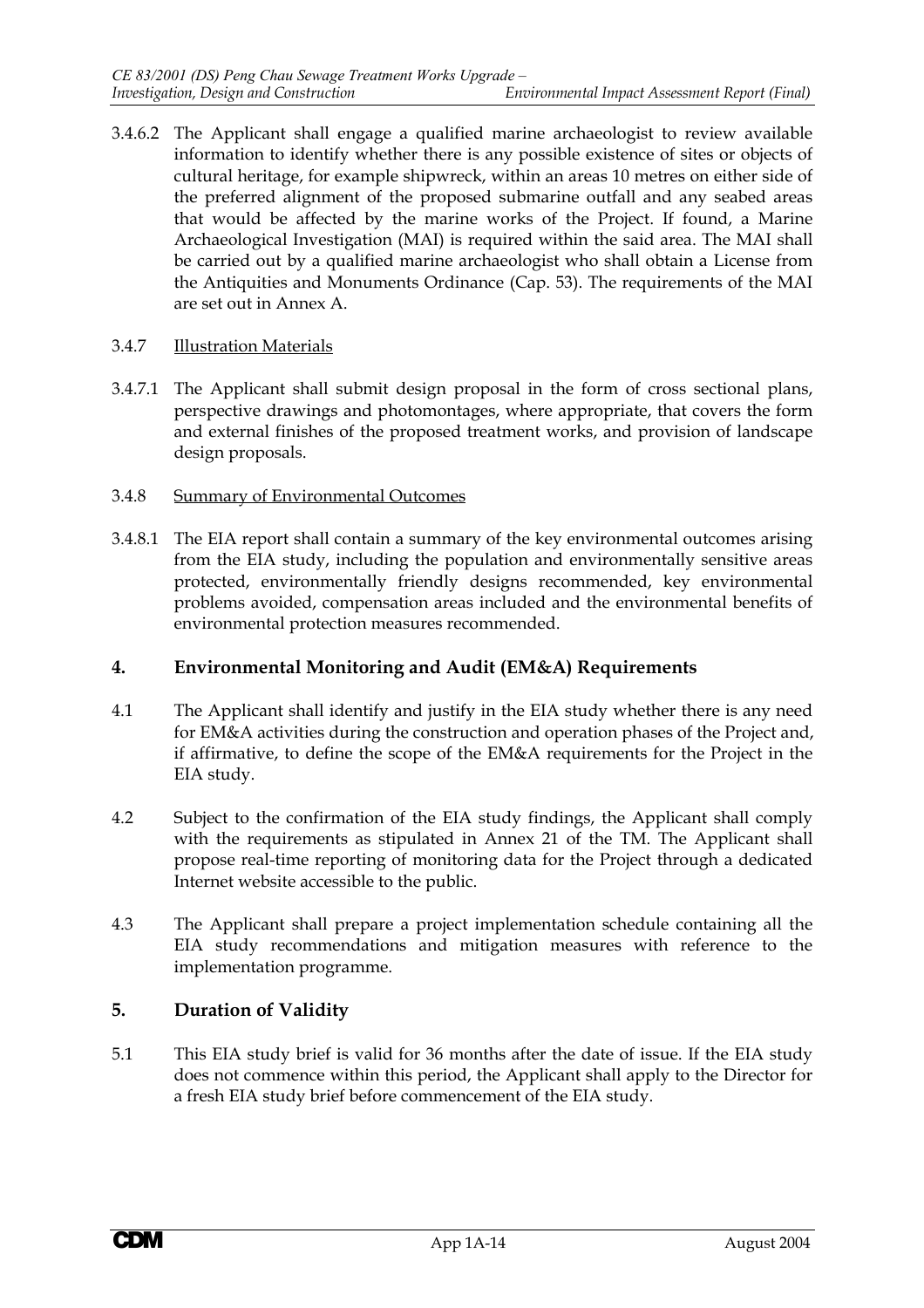# **6. Report Requirements**

- 6.1 In preparing the EIA report, the Applicant shall refer to Annex 11 of the TM for the contents of an EIA report. The Applicant shall also refer to Annex 20 of the TM, which stipulates the guidelines for the review of an EIA report.
- 6.2 The Applicant shall supply the Director with the following number of copies of the EIA report and the executive summary:
	- (i) 50 copies of the EIA report in English and 80 copies of the executive summary (each bilingual in both English and Chinese) as required under section 6(2) of the EIAO to be supplied at the time of application for approval of the EIA report.
	- (ii) When necessary, addendum to the EIA report and the executive summary submitted in 6.2 (i) above as required under section 7(1) of the EIAO, to be supplied upon advice by the Director for public inspection.
	- (iii) 20 copies of the EIA report in English and 50 copies of the executive summary (each bilingual in both English and Chinese) with or without Addendum as required under section 7(5) of the EIAO, to be supplied upon advice by the Director for consultation with the Advisory Council on the Environment.
- 6.3 The Applicant shall, upon request, make additional copies of the above documents available to the public, subject to payment by the interested parties of full costs of printing.
- 6.4 In addition, to facilitate the public inspection of the EIA Report via the EIAO Internet Website, the applicant shall provide electronic copies of both the EIA Report and the Executive Summary Report prepared in HyperText Markup Language (HTML) (version 4.0 or later) and in Portable Document Format (PDF version 4.0 or later), unless otherwise agreed by the Director. For the HTML version, a content page capable of providing hyperlink to each section and sub-section of the EIA Report and the Executive Summary Report shall be included in the beginning of the document. Hyperlinks to all figures, drawings and tables in the EIA Report and Executive Summary shall be provided in the main text from where the respective references are made. All graphics in the report shall be in interlaced GIF format unless otherwise agreed by the Director.
- 6.5 The electronic copies of the EIA report and the Executive Summary shall be submitted to the Director at the time of application for approval of the EIA Report.
- 6.6 When the EIA Report and the Executive Summary are made available for public inspection under s.7(1) of the EIAO, the content of the electronic copies of the EIA Report and the Executive Summary must be the same as the hard copies and the Director shall be provided with the most updated electronic copies.
- 6.7 To promote environmentally friendly and efficient dissemination of information, both hardcopies and electronic copies of future EM&A reports recommended by the EIA study shall be required and their format shall be agreed by the Director.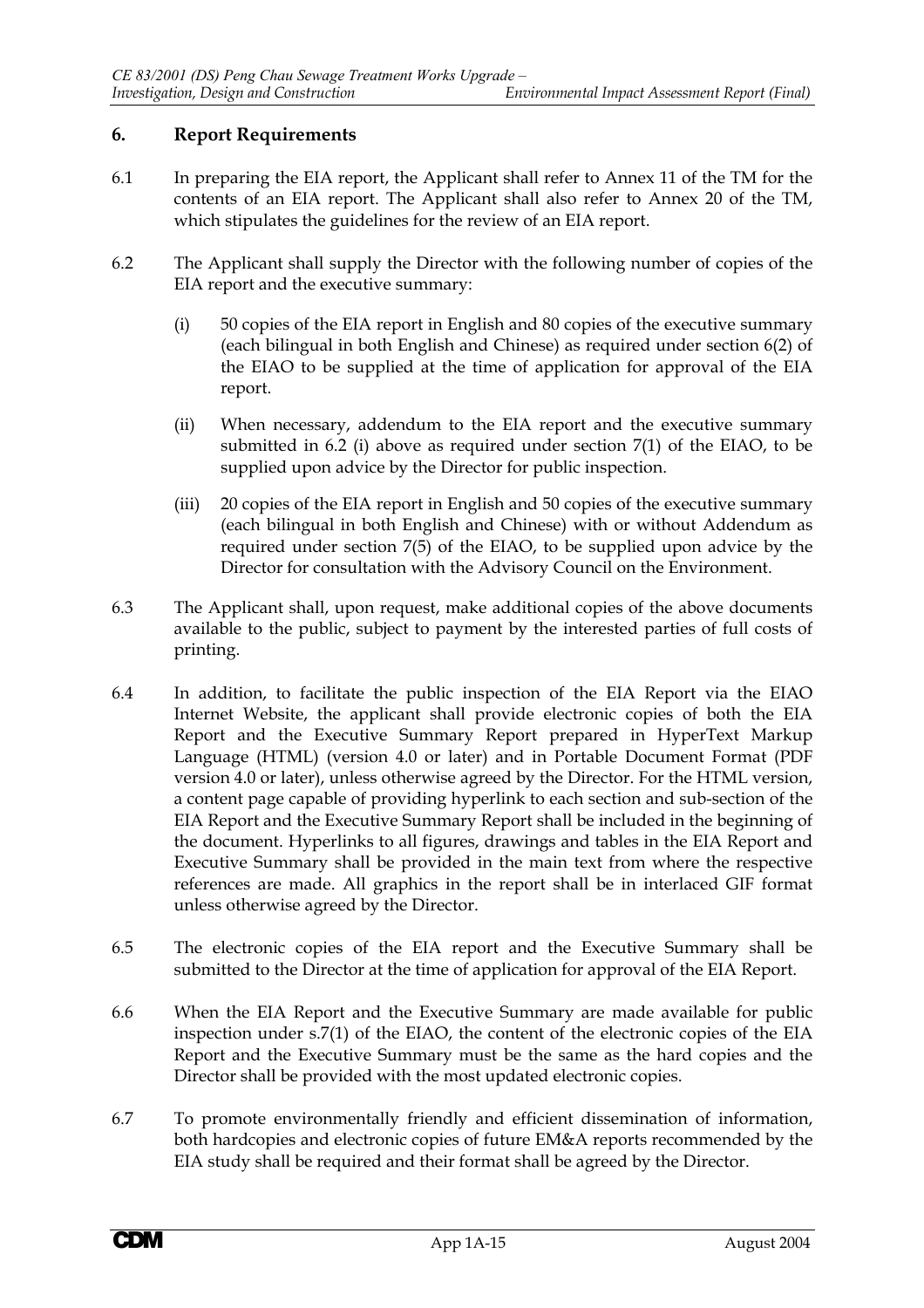# **7. Other Procedural Requirements**

- 7.1 If there is any change in the name of Applicant for this EIA study brief during the course of the EIA study, the Applicant must notify the Director immediately.
- 7.2 If there is any key change in the scope of the Project mentioned in Sections 1.3 and 1.4 of this EIA study brief and in Project Profile (No. PP-155/2001), the Applicant must seek confirmation from the Director in writing on whether or not the scope of issues covered by this EIA study brief can still cover the key changes, and the additional issues, if any, that the EIA study must also address. If the changes to the Project fundamentally alter the key scope of the EIA study brief, the Applicant shall apply to the Director for a fresh EIA study brief.

*--- END OF STUDY BRIEF ---*

Jan 2002 Environmental Assessment and Noise Division, Environmental Protection Department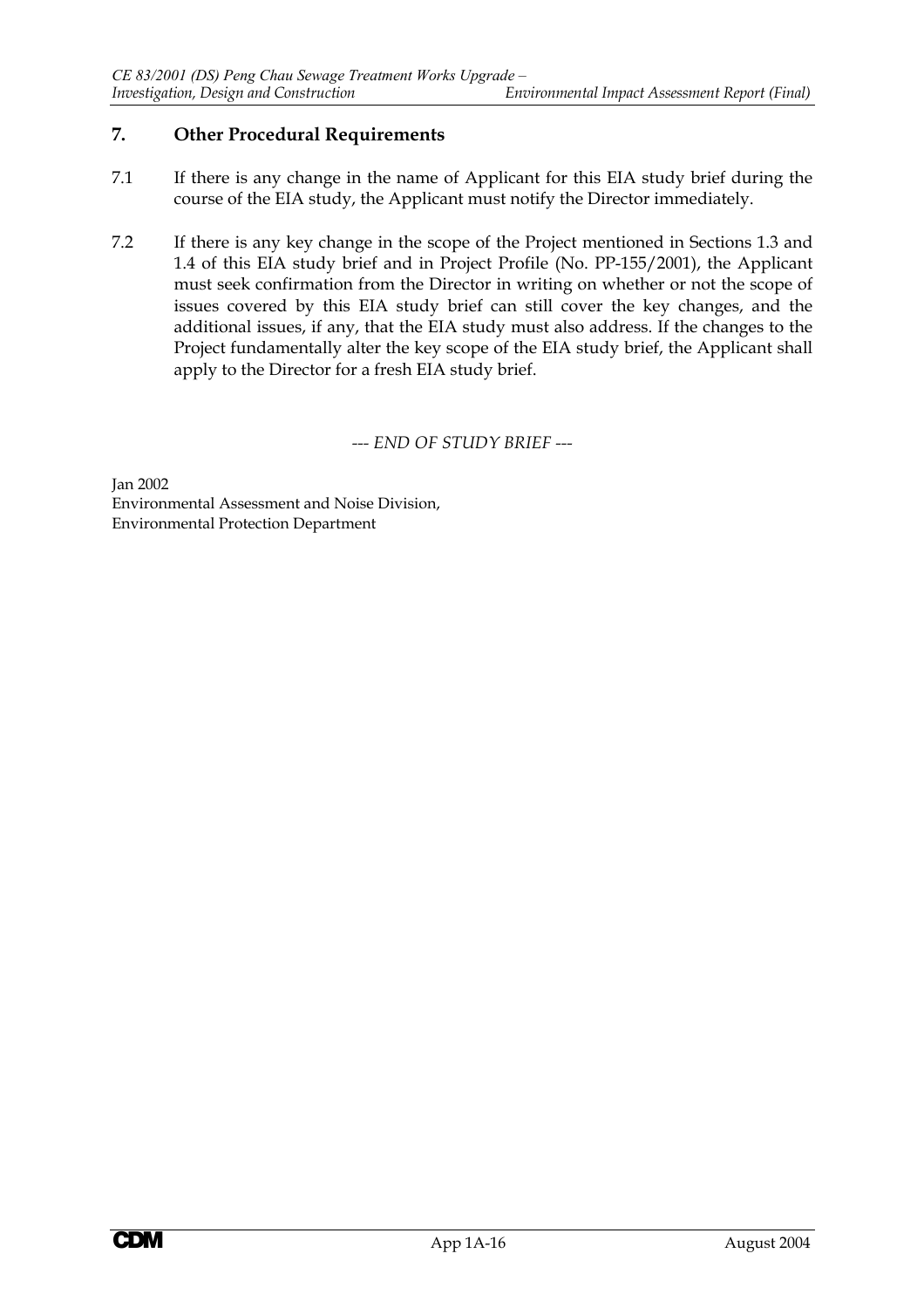# **Appendix I**

#### **Guidelines for Marine Archaeological Investigation (MAI)**

The standard practice for MAI should consist of four separate tasks, i.e., (1) Baseline Review, (2) Geophysical Survey, (3) Establishing Archaeological Potential and (4) Remote Operated Vehicle (ROV)/Visual Diver Survey/Watching Brief.

#### **1. Baseline Review**

- 1.1 A baseline review should be conducted to collate the existing information in order to identify the potential for archaeological resources and, if identified, their likely character, extent, quality and value.
- 1.2 The baseline review will focus on known sources of archive data. It will include:
	- (a) Geotechnical Engineering Office (GEO) the Department holds extensive seabed survey data collected from previous geological research.
	- (b) Marine Department, Hydrographic Office the Department holds a substantial archive of hydrographic data and charts.
	- (c) The Royal Naval Hydrographic Department in the UK the Department maintains an archive of all survey data collected by naval hydrographers.
- 1.3 The above data sources will provide historical records and more detailed geological analysis of submarine features which may have been subsequently masked by more recent sediment deposits and accumulated debris.

#### **2. Geophysical Survey**

- 2.1 Extensive geophysical survey of the study area should deploy high resolution boomer, side scan sonar and an echo sounder. The data received from the survey would be analyzed in detail to provide:
	- (a) Exact definition of the areas of greatest archaeological potential.
	- (b) Assessment of the depth and nature of the seabed sediments to define which areas consist of suitable material to bury and preserve archaeological material.
	- (c) Detailed examination of the boomer and side scan sonar records to map anomalies on the seabed which may be archaeological material.

### **3. Establishing Archaeological Potential**

- 3.1 The data examined during Tasks 1 and 2 will be analyzed to provide an indication of the likely character and extent of archaeological resources with the study area. This would facilitate formulation of a strategy for investigation.
- 3.2 The results would be presented as a written report and charts. If there is no indication of archaeological material there would be no need for further work, subject to the agreement of the Antiquities and Monuments Office (AMO).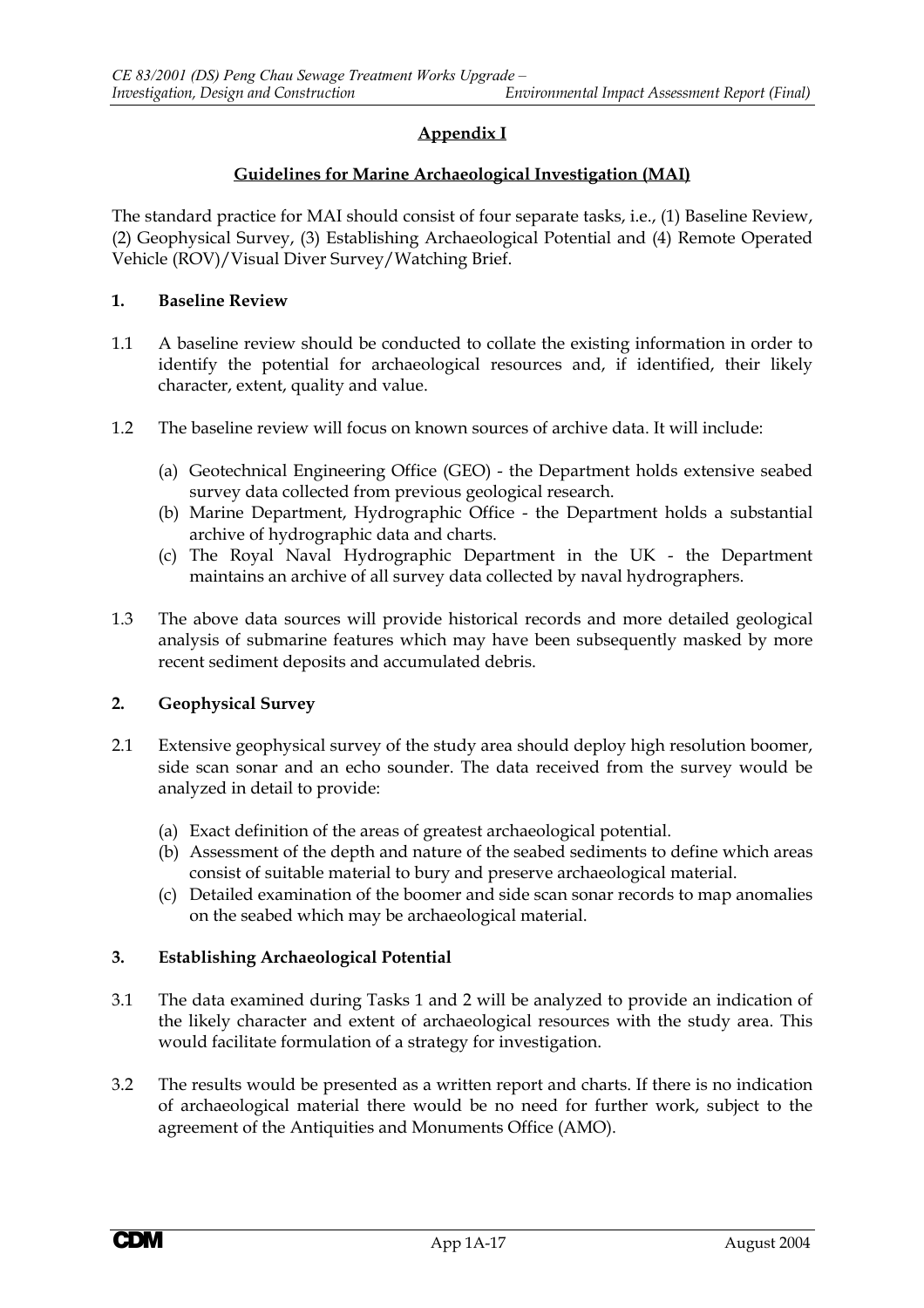# **4. Remote Operated Vehicle (ROV)/Visual Diver Survey/Watching Brief**

- 4.1 Subject to the outcome of Tasks 1, 2 and 3, accepted marine archaeological practice would be to plan a field evaluation programme to acquire more detailed data on areas identified as having archaeological potential. The areas of archaeological interest can be inspected by ROV or divers. ROV or a team of divers with both still and video cameras would be used to record all seabed features of archaeological interest.
- 4.2 Owing to the heavy marine traffic in Hong Kong, the ROV/visual diver survey may not be feasible to achieve the target. If that is the case, an archaeological watching brief is the most appropriate way to monitor the dredging operations in areas of identified high potential to obtain physical archaeological information.
- 4.3 A sampling strategy for an archaeological watching brief would be prepared based on the results of Tasks 1, 2 and 3 to focus the works on areas of greatest archaeological potential. Careful monitoring of the dredging operations would enable immediate identification and salvage of archaeological material. If archaeological material is found, the AMO should be contacted immediately to seek guidance on its significance and appropriate mitigation measures would be prepared.

# **5. Report**

5.1 If Task 4 is undertaken, the results would be presented in a written report with charts.

Appendix B | Figure 1 | Figure 2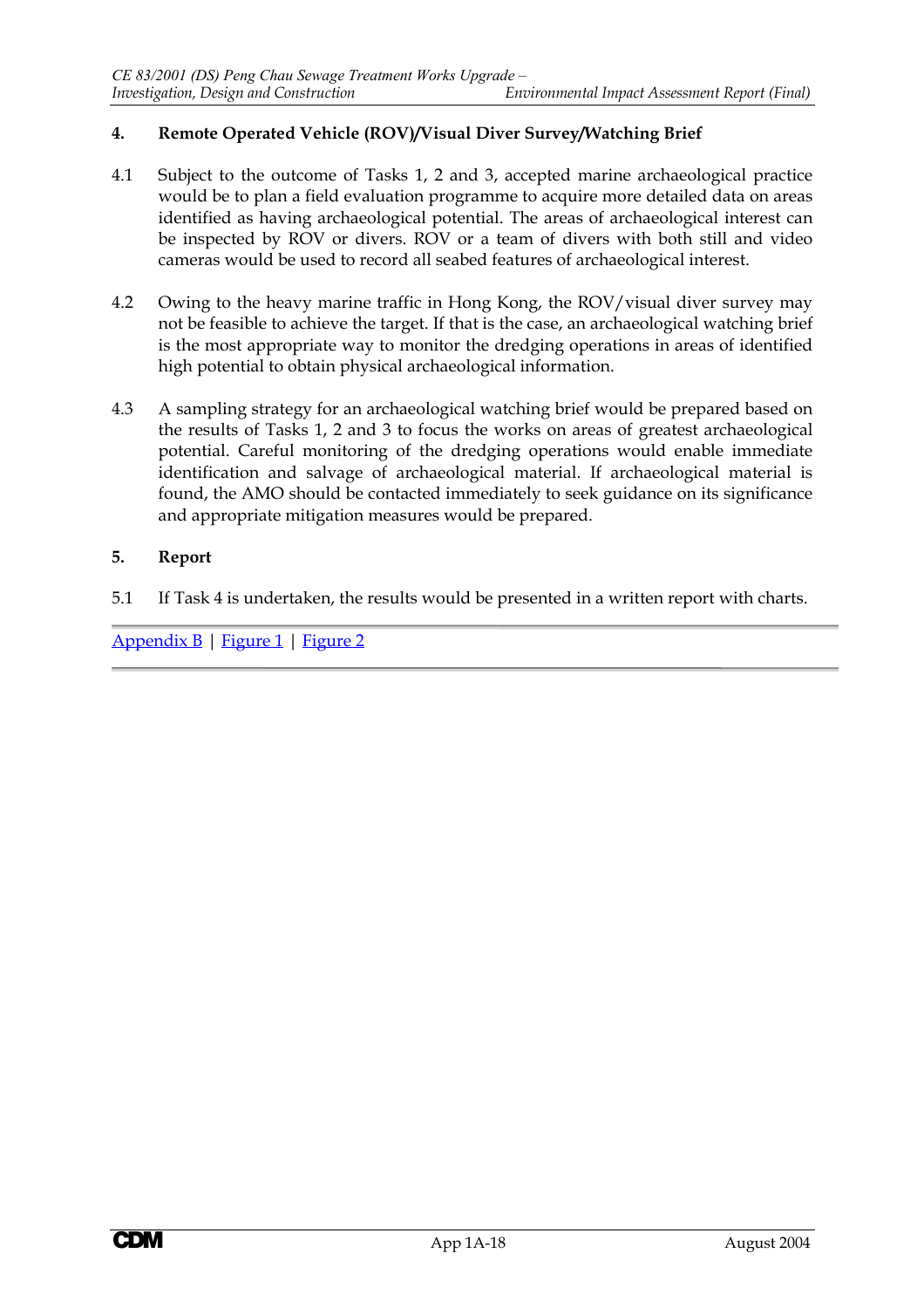# EIA Study Brief No. ESB-093/2001

Appendix B

# **Implementation Schedule**

# Peng Chau Sewage Treatment Works Upgrade

| EIA Ref. EM&A Ref. Recommended | Mitigation Measures | Objectives of the<br>Recommended Measure &<br>Main Concerns to address | Who to implement<br>the measure? | Location of<br>the measure | When to<br>implement | What<br>requirements or<br>the measure? standards for the |
|--------------------------------|---------------------|------------------------------------------------------------------------|----------------------------------|----------------------------|----------------------|-----------------------------------------------------------|
|                                |                     |                                                                        |                                  |                            |                      | measure to<br>achieve?                                    |
|                                |                     |                                                                        |                                  |                            |                      |                                                           |
|                                |                     |                                                                        |                                  |                            |                      |                                                           |
|                                |                     |                                                                        |                                  |                            |                      |                                                           |
|                                |                     |                                                                        |                                  |                            |                      |                                                           |
|                                |                     |                                                                        |                                  |                            |                      |                                                           |
|                                |                     |                                                                        |                                  |                            |                      |                                                           |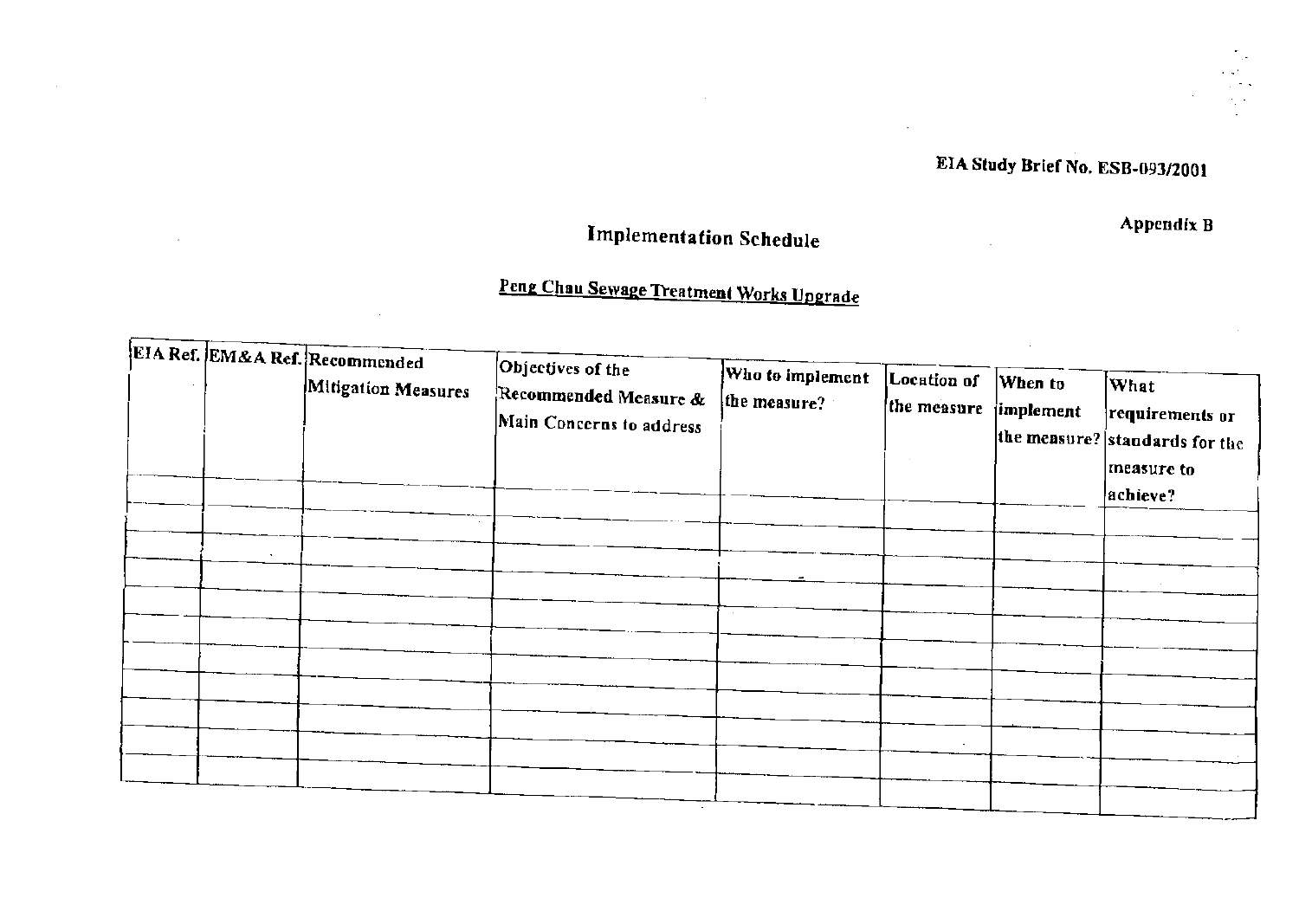